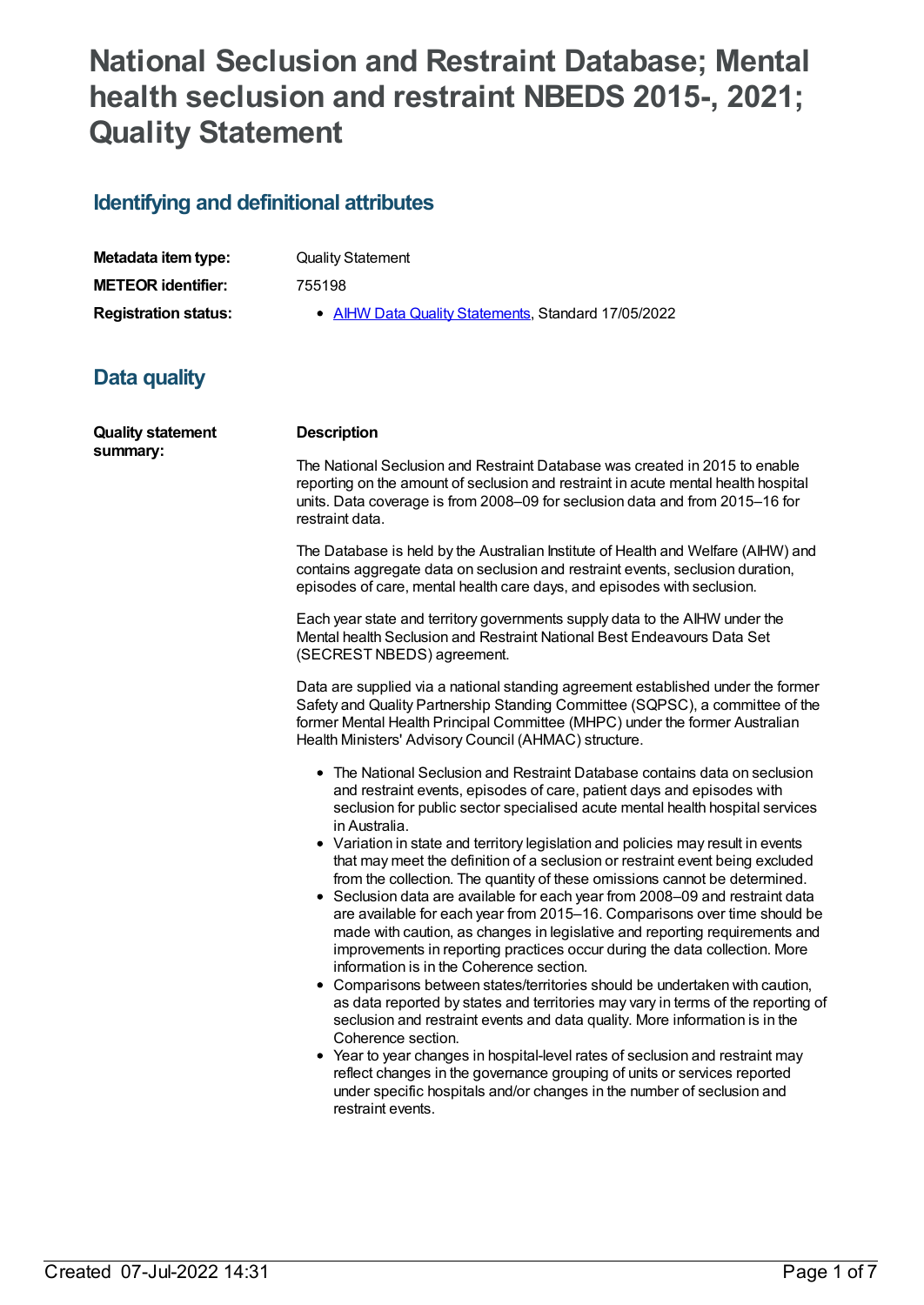| Institutional environment: | The Australian Institute of Health and Welfare (AIHW) is an independent corporate<br>Commonwealth entity under the <b>Australian Institute of Health and Welfare Act</b><br>1987 (AIHW Act), governed by a management Board and accountable to the<br>Australian Parliament through the Health portfolio.                                                                                                                                                     |
|----------------------------|---------------------------------------------------------------------------------------------------------------------------------------------------------------------------------------------------------------------------------------------------------------------------------------------------------------------------------------------------------------------------------------------------------------------------------------------------------------|
|                            | The AIHW is a nationally recognised information management agency. Its purpose<br>is to create authoritative and accessible information and statistics that inform<br>decisions and improve the health and welfare of all Australians.                                                                                                                                                                                                                        |
|                            | Compliance with confidentiality requirements in the AIHW Act, Privacy Principles in<br>the <i>Privacy Act 1988</i> , (Cth) and AIHW's data governance arrangements ensures<br>that the AIHW is well positioned to release information for public benefit while<br>protecting the identity of individuals and organisations.                                                                                                                                   |
|                            | For further information see the AIHW website www.aihw.gov.au/about-us, which<br>includes details about the AIHW's governance (www.aihw.gov.au/about-us/our-<br>governance) and vision and strategic goals (www.aihw.gov.au/about-us/what-we-<br><u>do</u> ).                                                                                                                                                                                                  |
|                            | The AIHW aims to improve the health and wellbeing of Australians through better<br>health and welfare information and statistics. It collects and reports information on a<br>range of topics and issues, from health and welfare expenditure, hospitals, disease<br>and injury, and mental health, to ageing, homelessness, disability and child<br>protection.                                                                                              |
|                            | The Institute also plays a role in developing and maintaining national metadata<br>standards. This work contributes to improving the quality and consistency of<br>national health and welfare statistics. The Institute works closely with governments<br>and non-government organisations to achieve greater adherence to these<br>standards in administrative data collections to promote national consistency and<br>comparability of data and reporting. |
|                            | One of the main functions of the AIHW is to work with the states and territories to<br>improve the quality of administrative data and, where possible, to compile national<br>datasets based on data from each jurisdiction, to analyse these datasets and<br>disseminate information and statistics.                                                                                                                                                         |
|                            | The state and territory departments collate the data from in-scope services and<br>provide unit record data to the AIHW under the Mental health Seclusion and<br>Restraint National Best Endeavours Data Set (SECREST NBEDS) agreement. To<br>release data at or below state/territory level the AIHW must have the relevant state<br>or territory department approval.                                                                                       |
| <b>Timeliness:</b>         | State and territory governments provide data to the AIHW approximately three<br>months after the reference period. Data are published within 12 months following<br>the close of the reference period.                                                                                                                                                                                                                                                        |
| <b>Accessibility:</b>      | Seclusion and restraint data are available at AIHW's Mental health services in<br>Australia website (https://www.aihw.gov.au/reports/mental-health-services/mental-<br>health-services-in-australia/report-contents/restrictive-practices).                                                                                                                                                                                                                   |
|                            | The AIHW produces the annual series Mental health services in Australia as an<br>online publication at https://www.aihw.gov.au/mhsa. This includes pdf documents of<br>all sections in the publication, as well as data workbooks and an interactive data<br>portal.                                                                                                                                                                                          |
| Interpretability:          | Information is available for interpreting seclusion and restraint data from AIHW's<br>Mental health services in Australia website<br>(https://www.aihw.gov.au/reports/mental-health-services/mental-health-services-in-<br>australia/report-contents/restrictive-practices).                                                                                                                                                                                  |
|                            | Data published annually in Mental health services in Australia include additional<br>important caveat information to ensure appropriate interpretation of the analyses<br>presented by the AIHW. Readers are advised to take note of footnotes and caveats<br>specific to individual data tables that influence interpretability of specific data.                                                                                                            |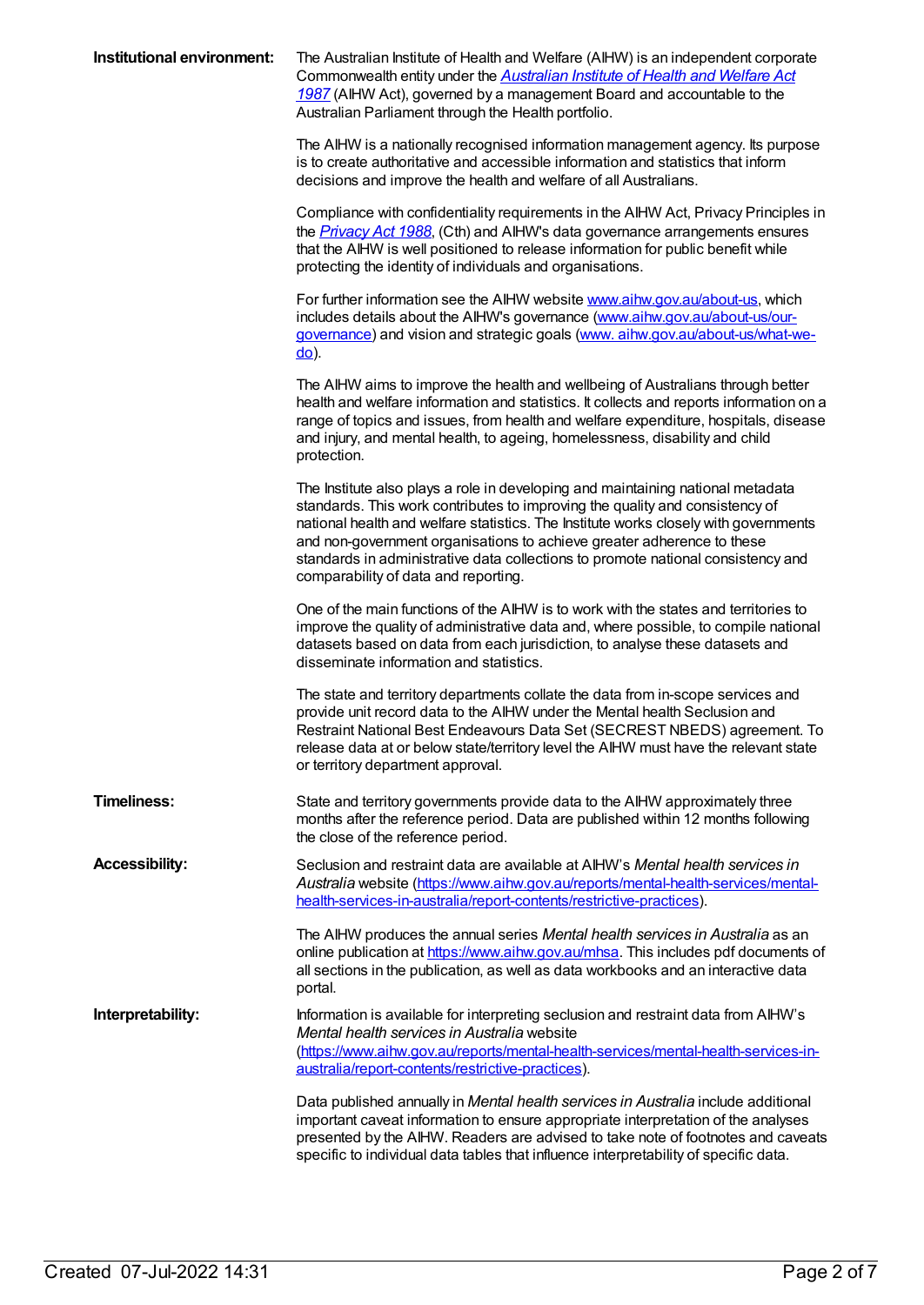Seclusion is the confinement of a person at any time alone in a room or area from which free exit is prevented. A seclusion event commences when a clinical decision is made to seclude a mental health consumer and ceases when there is a clinical decision to cease seclusion. If a consumer re-enters seclusion within a short period of time this is considered to be a new seclusion event. The term 'seclusion event' is utilised to differentiate it from the different definitions of 'seclusion episodes' used across jurisdictions.

Seclusion duration was captured for the first time for the 2013–14 collection period and for subsequent years, enabling the calculation of the average time (hours) spent in seclusion. Seclusion events which occurred in forensic services between 2008–09 and 2013–14 were substantially longer in duration compared to seclusion events in other service types. Therefore, seclusion events in forensic services are excluded from average time in seclusion calculations, to provide a more realistic estimation of seclusion duration for the majority of seclusion events.

Number of episodes with seclusion was also added for the first time for the 2013– 14 collection period and for subsequent years, enabling the calculation of the average number of seclusion events per episode of care with seclusion.

Restraint is defined as the restriction of a person's freedom of movement by physical or mechanical means. Physical restraint is the application by health care staff of hands-on immobilisation or the physical restriction of a person. Mechanical restraint is the application of devices on a person's body to restrict his or her movement (for example, using devices such as belts, or straps).

The Database includes data on both physical and mechanical restraint. Unspecified restraint was previously reported to represent combined restraint or when data providers were unable to specify the form of restraint; this was removed as a restraint type from 2016–17 and is no longer reported. While chemical/pharmacological restraint is defined in some jurisdictional Mental Health Acts, nationally comparable data is not available at this time for this category of restraint. Therefore, chemical/pharmacological restraint is out of scope for the Database.

#### **Reference period**

The reference period is 1 July 2020 to 30 June 2021. Seclusion data are available from 2008–09 to 2020–21. Restraint data are available from 2015–16 to 2020–21.

#### **Scope and coverage**

The scope of the National Seclusion and Restraint Database is all specialised mental health public hospital acute service units. In scope services include short stay specialised mental units (e.g. Psychiatric Emergency Care Centres) and specialised mental health acute forensic hospital services—regardless of which government department manages the service (for example, these services are in scope whether managed by a health department or a correctional services department). Wards or units other than acute specialised mental health services, such as emergency departments, are out of scope for this data collection.

The estimated acute bed coverage for 2020–21 seclusion data was complete coverage based on acute beds in admitted units reported to the Mental Health Establishments National Minimum Data Set in 2019–20.

The data collection does not include information on Aboriginal and/or Torres Strait Islander identification status.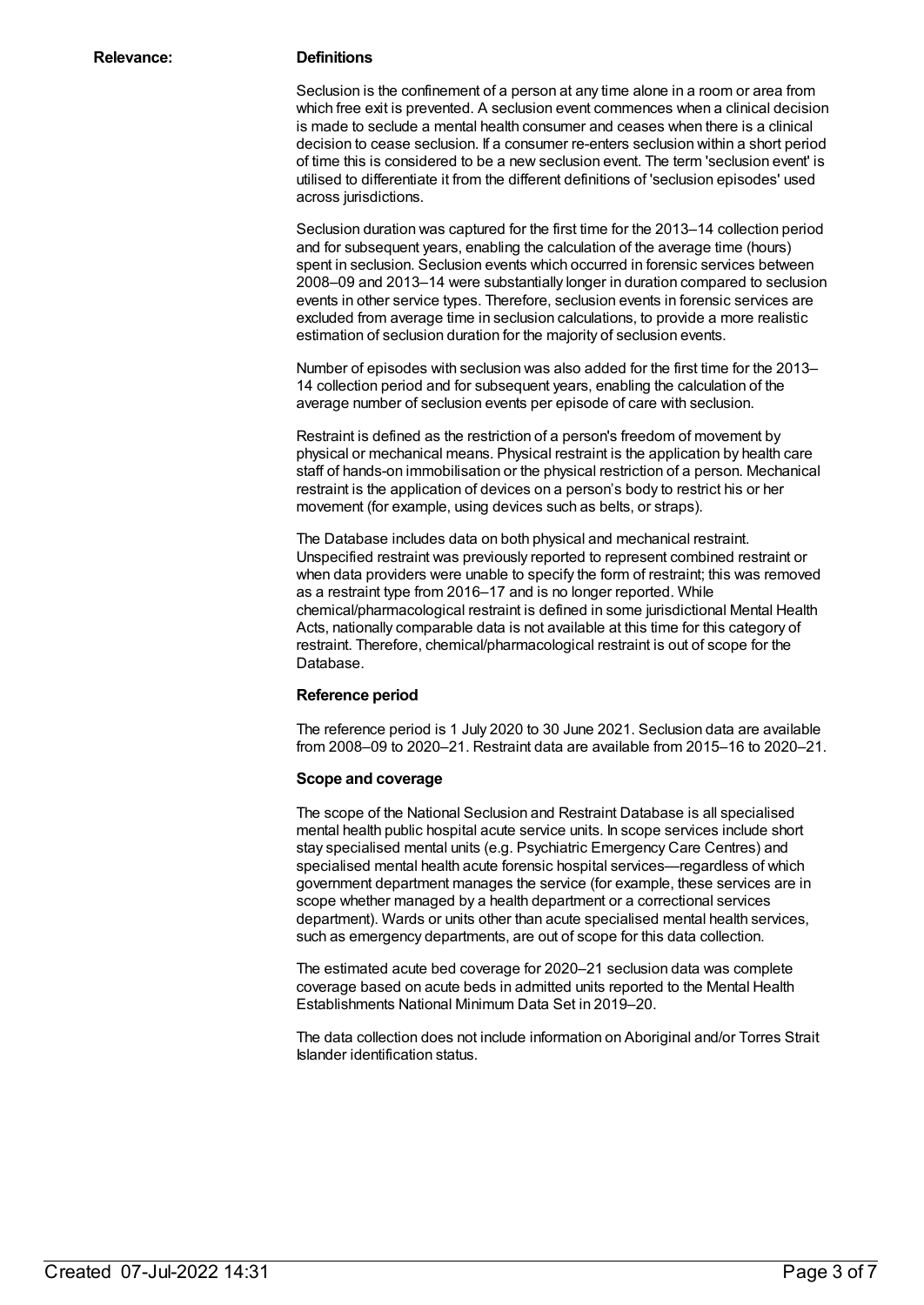**Accuracy:** States and territories are primarily responsible for the quality of the seclusion and restraint data supplied to the AHIW. The AIHW undertakes a series of validation checks after files are submitted for review. Validation is conducted in two stages:

- 1. The compliance stage is managed by the AIHW and is concerned with ensuring that the file is structurally compliant.
- 2. The data validation stage is managed by the AIHW and is primarily concerned with identifying inconsistent, anomalous, and exceptional issues, including invalid values, missing data and historical inconsistency. Any missing or unusual data is clarified with the supplying jurisdiction.

Although there are national standards regarding the definition of seclusion and restraint events, variation in state and territory legislation may result in events that may meet the definition of a seclusion or restraint event being excluded from the collection. An estimation of these omissions has not been undertaken. Data reported by states and territories may not be explicitly comparable; therefore, comparisons between states and territories should be made with caution.

If required, states and territories may re-supply historical data. Updated data are reported in the next annual publication.

**Coherence:** This Data Quality Statement relates to the 2020–21 reference period. Users comparing data between reference periods are advised to read the coherence section of the data quality statements for all intervening reference periods to gain a full understanding of potential quality issues.

Specific state and territory coherence issues are outlined below:

#### **New South Wales**

New South Wales does not currently have a centralised database for the collection of seclusion and restraint data. Services report seclusion and restraint rates regularly to the NSW Ministry of Health. Services are required to maintain local seclusion and restraint registers, which may be audited by NSW Official Visitors who function with legislative authority to raise issues in relation to patient safety, care or treatment. Seclusion rates are a Key Performance Indicator (KPI) in regular performance reporting to NSW Local Health Districts (LHD). Importantly, NSW seclusion and restraint rates include bed days for some but not all forensic services managed by correctional facilities.

The proportion of episodes with a seclusion event may be underestimated in some facilities having multiple acute units, due to the duplicate counting of hospital episodes at facility level. NSW is building and transitioning into a new state health data warehouse in 2022. The method used in the seclusion and restraint collection and calculating the admitted mental health separations will be reviewed and changed for the new source of data.

#### **Victoria**

Victoria reports the total number of "bodily restraint" events in their Chief Psychiatrist's Annual Report and Mental Health Annual Report series, alongside other additional contextual information and specific commentary on the use of restraint. The approach removes duplicate events where physical and mechanical restraint were used at the same time during a single event. Victorian data should not be added to generate a total result for the state. Victoria's service model leads to a higher threshold for acute admission and the seclusion and restraint metrics may appear inflated compared to other jurisdictions.

#### **Queensland**

Queensland does not have any in-scope acute forensic services, however forensic patients can and do access acute care through general specialised mental health units.

For the 2015–16 collection period, patients were statistically discharged and readmitted if their episode of care had begun in 2014–15 and had not been completed by 1 July 2015. This has added approximately 750 episodes to the number of episodes of care reported for the state.

The Mental Health Act 2016 came into effect in March 2017. To support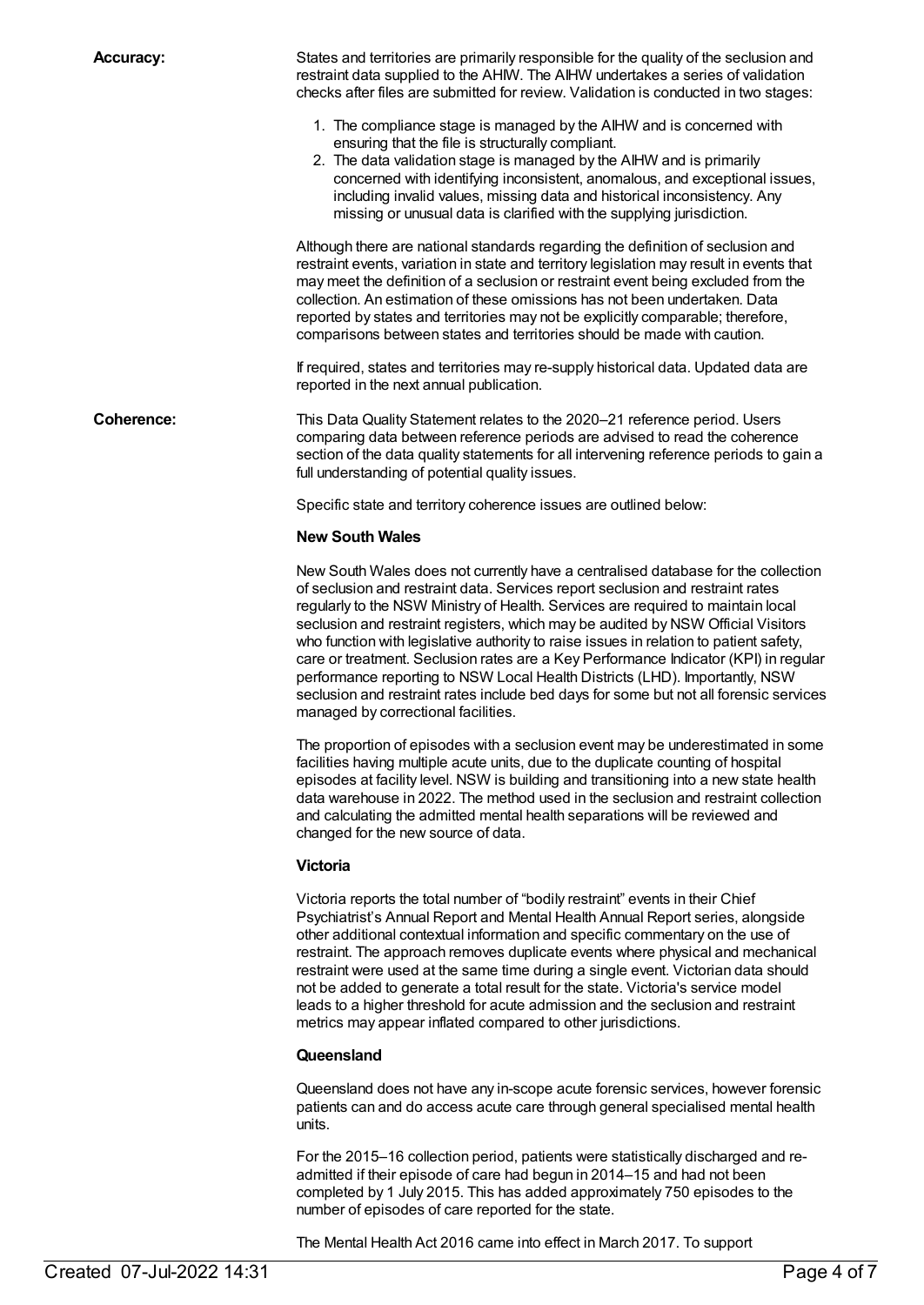implementation of the Act, in 2016–17 historical seclusion data was moved to a new structure. A review of the data was performed and corrections were made, though some errors may still be present.

For the 2017–18 collection, physical restraint events were recorded for the first time. However, as a new collection, caution is required when interpreting comparisons over time as these may be reflecting differences in business processes for recording data rather than actual variation in the use of physical restraint.

In 2018–19, Queensland introduced a new methodology to their seclusion and restraint data collection. Historical data from 2014–15 onwards were updated to align with this.

Hospital in the Home services are not included in the Authorised Mental Health Service (AMHS) and are therefore not in scope for seclusion and mechanical restraint calculations. Hospital in the Home services are in scope for physical restraint reporting.

A single episode may be counted multiple times if it aligns to different target populations. This occurs with <1% of episodes of care.

#### **Western Australia**

Prior to 2015, Western Australia seclusion data reported to the AIHW were collected by mental health services, reported to the Office of the Chief Psychiatrist (OCP), and then reported directly to the AIHW. There was no process in place, or option available, to validate the data reported to the OCP. Under the Mental Health Act 2014, which commenced on 30 November 2015, mental health services are required to report seclusion and restraint events directly to the Chief Psychiatrist using the Chief Psychiatrist's approved forms. Under this new system, the OCP has established a process for validating/cross-checking the seclusion and restraint events notified to the Chief Psychiatrist against the data recorded by mental health services for their internal registers, to verify all events. This process of crossvalidation has overcome the limitations in both datasets and improved the validity of the WA data through improved ascertainment of events.

In 2018–19 several services had a small number of patients with a high number of seclusion and restraint events, which have affected the rates for the state. Some services in WA had no data available and are therefore not included in the 2018– 19 reporting period.

#### **South Australia**

Prior to 2018–19, information on seclusion duration in SA was only available in 4 hour blocks; therefore, averages could not be calculated. Seclusion duration data for SA are not included in national totals prior to 2018–19. SA provided seclusion duration data for the first time in 2018–19 and are included in annual national totals from that year onwards. Estimated coverage for duration data for SA:

- 2018–19 approximately 74%
- 2019–20 approximately 72%
- 2020–21 approximately 84%.

A number of services closed or transitioned to new services in 2017-18 and 2018– 19, therefore comparisons between years should be made with caution, particularly when interpreting hospital level data. The number of episodes of care used to derive the proportion of mental-health related admitted care episodes that have a seclusion event and the average number of seclusion events per episode with seclusion are likely to be underestimated for SA.

Improvements to reporting were implemented during 2020–21. The Office of the Chief Psychiatrist released a standard regarding the use of seclusion and restraint in February 2021, to be implemented from July 2021. Any observed increases in seclusion and restraint for 2020–21 could be the result of this improved reporting. SA will investigate to determine if such increases reflect service activity or improved data collection.

#### **Tasmania**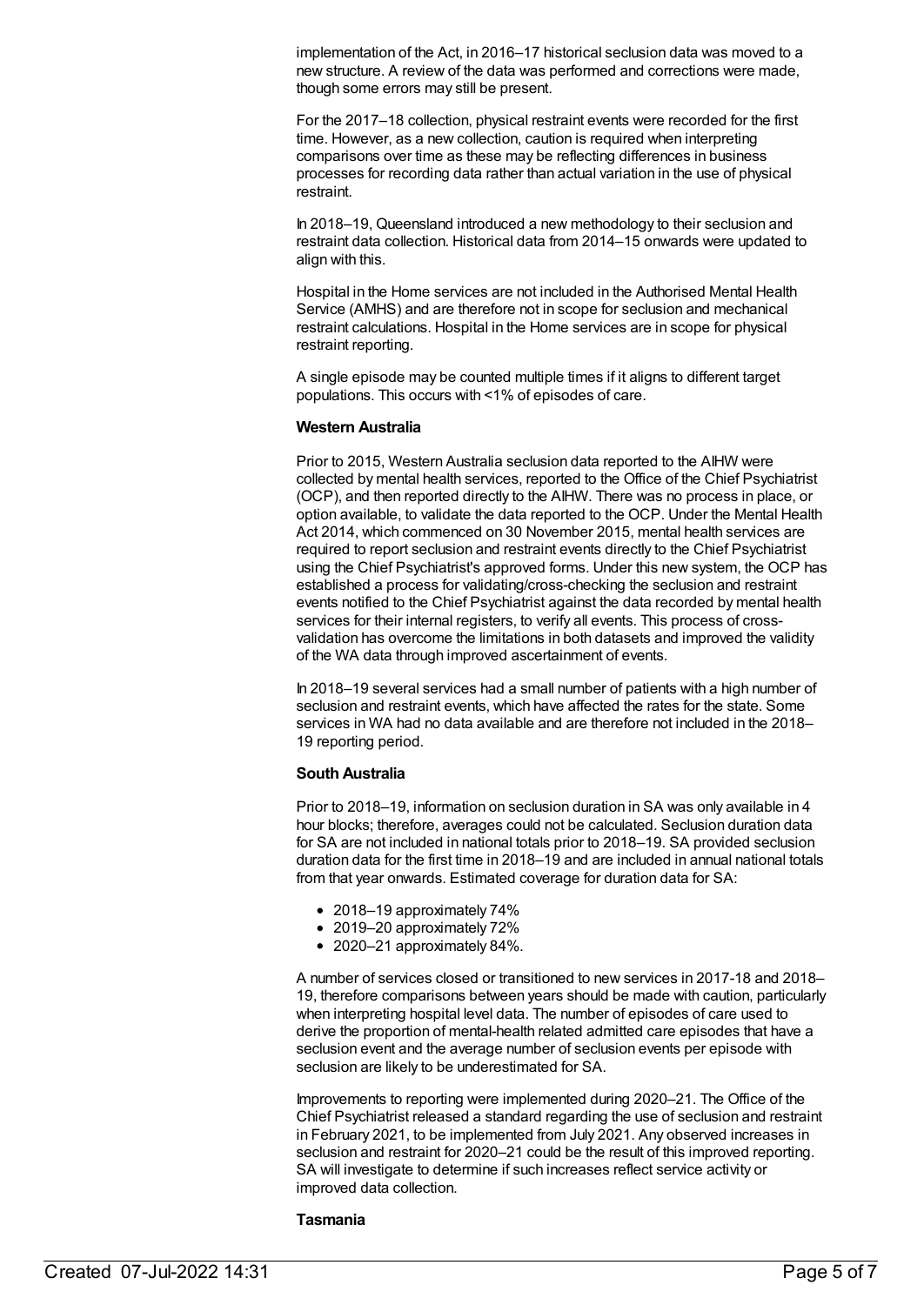There are no known issues with the supplied data.

#### **Northern Territory**

The Northern Territory was unable to segregate forensic inpatient episodes and events from general events prior to 2020–21. Therefore, all historical NT totals, wherever stated, are comprised of both general and forensic inpatient episodes and events. As this may have artificially inflated NT data, caution should be used when comparing or interpreting this data over time or in comparison to other jurisdictions. In particular, data reporting the average duration of a seclusion event will be impacted by this issue.

Seclusion and restraint rates can be particularly changeable for small jurisdictions, where small changes—in total number of events, or number of events for a particular individual(s)—can substantially impact the rate. This applies to the NT, which has a low number of specialised mental health beds. Comparisons over time should be made with caution.

Additionally, due to the low ratio of beds per person in the NT compared with other jurisdictions, the apparent rate of seclusion and restraint is inflated when reporting events per patient day compared with reporting on a population basis. NT seclusion and restraint data is therefore not directly comparable with other jurisdictions.

An increase in the physical restraint rate for NT in 2020–21 can be attributed to an increase in the number of admissions with high acuity.

#### **Australian Capital Territory**

In 2018–19 ACT changed its methodology for counting episodes and patient days to better align with definitions outlined in the SECREST NBEDS 2015–. Comparisons over time should be made with caution.

Seclusion and restraint rates can be particularly changeable for small jurisdictions, where small changes—in total number of events, or number of events for a particular individual(s)—can substantially impact the rate. Comparisons over time should be made with caution.

The ACT provided data on episodes with seclusion for the first time in 2018–19. Approximately 5% of episodes of care in 2018–19 involved more than one service unit, in which case the episode was reported against each unit involved. This methodology was also used for 2019–20 data.

One service unit has been classified as forensic for consistency with the MHE NMDS; however, this service may have a mix of general and forensic consumers and the ACT is unable to distinguish between different target populations within the same unit.

The ACT provides acute inpatient forensic services from 2016–17.

#### **Seclusion and restraint data by target population**

Data for a small number of youth hospital beds reported by Victoria, Western Australia, and the Northern Territory are included in the data reported for general

## services. **Data products**

**Implementation start date:** 01/07/2020

### **Source and reference attributes**

**Submitting organisation:** Australian Institute of Health and Welfare

**Steward:** [Australian](https://meteor.aihw.gov.au/content/246013) Institute of Health and Welfare

**Relational attributes**